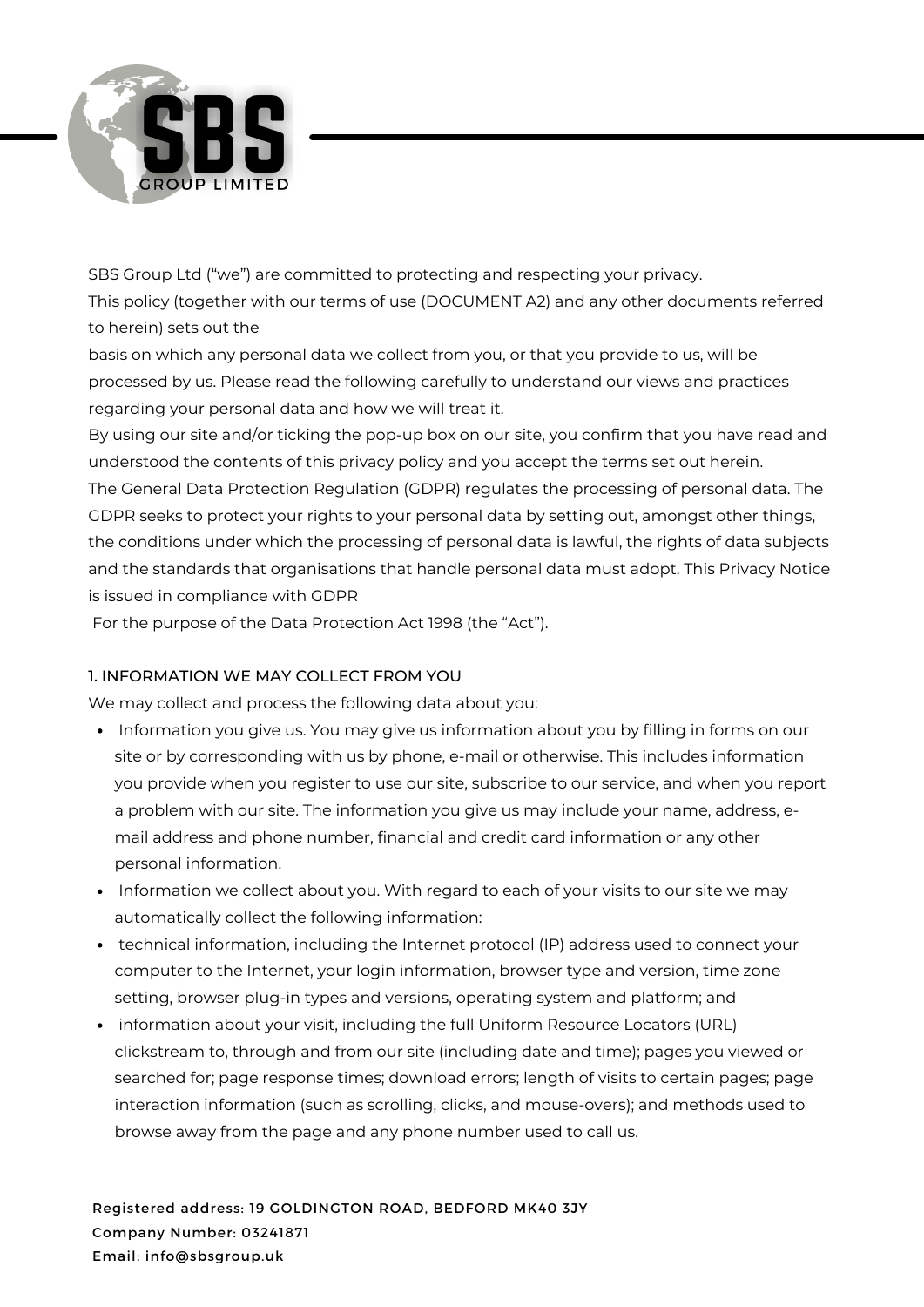

• Information we receive from other sources. We may receive information about you from third parties that we work closely with (including, for example, business partners, subcontractors in technical, payment and delivery services, advertising networks, analytics providers, search information providers, identity/credit reference agencies) and may receive information about you from them.

### 1. COOKIES

Our site uses cookies to distinguish you from other users of our site. A cookie is a small file of letters and numbers that we put on your computer, if you agree. These cookies allow us to distinguish you from other users of our site, which helps us to provide you with a good experience when you browse our site and also allows us to improve our site.

The cookies we use are "analytical" cookies. They allow us to recognise and count the number of visitors and to see how visitors move around the site when they are using it. This helps us to improve the way our website works, for example by ensuring that users are finding what they are looking for easily.

# 2. USES MADE OF YOUR INFORMATION

We use information held about you in the following ways:

• Information you give to us. We will use this information:

(a) to carry out our obligations arising from any contracts entered into between you and us and to provide you with the information and services that you request from us;

(b) to provide you with information about other services we offer that are similar to those that you have already purchased or enquired about;

(c) to provide you, or permit selected third parties to provide you, with information about goods or services we feel may interest you;

(d) to notify you about changes to our service; and

(e) to ensure that content from our site is presented in the most effective manner for you and for your computer.

• Information we collect about you. We will use this information:

(a) to administer our site and for internal operations, including troubleshooting, data analysis, testing, research, statistical and survey purposes;

(b) to improve our site to ensure that content is presented in the most effective manner for you and for your computer;

(c) to allow you to participate in interactive features of our service, when you choose to do so;

Registered address: 19 GOLDINGTON ROAD, BEDFORD MK40 3JY Company Number: 03241871 Email: info@sbsgroup.uk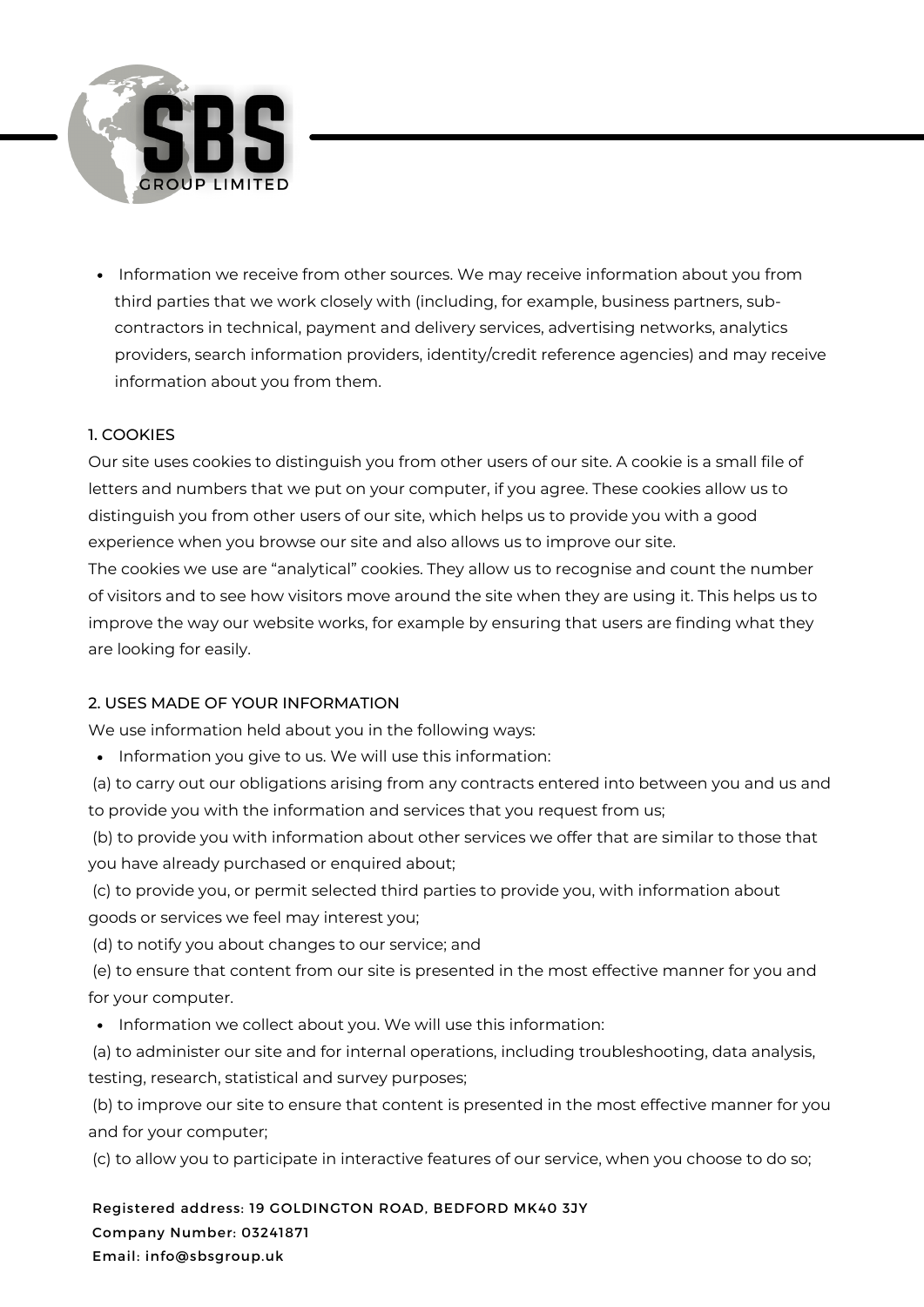

(d) as part of our efforts to keep our site safe and secure;

(e) to measure or understand the effectiveness of advertising we serve to you and others, and to deliver relevant advertising to you; and

(f) to make suggestions and recommendations to you and other users of our site about goods or services that may interest you or them.

• Information we receive from other sources. We may combine this information with information you give to us and information we collect about you. We may use this information and the combined information for the purposes set out above (depending on the types of information we receive).

# 3. DISCLOSURE OF YOUR INFORMATION

We may share your information with selected third parties including other members, professional service firms, identity and credit reference agencies, suppliers and sub-contractors for the performance of any contract we enter into with them or you.

We may also share your information with advertisers and advertising networks that require the data to select and serve relevant adverts to you and others. We would not disclose information about identifiable individuals to our advertisers, but we may provide them with aggregate information about our users. We may also use such aggregate information to help advertisers reach the kind of audience they want to target. We may make use of the personal data we have collected from you to enable us to comply with our advertisers' wishes by displaying their advertisement to that target audience.

We will also share your information with analytics and search engine providers that assist us in the improvement and optimisation of our site.

We may disclose your personal information to third parties in the event that we sell or buy any business or assets, in which case we may disclose your personal data to the prospective seller or buyer of such business or assets.

We will disclose your personal information if we are under a duty to disclose or share your personal data in order to comply with any legal obligation, or in order to enforce or apply our terms of use and/or other agreements; or to protect our rights, property, or safety or those of our members, or others. This includes exchanging information with other companies and organisations for the purposes of fraud protection and credit risk reduction.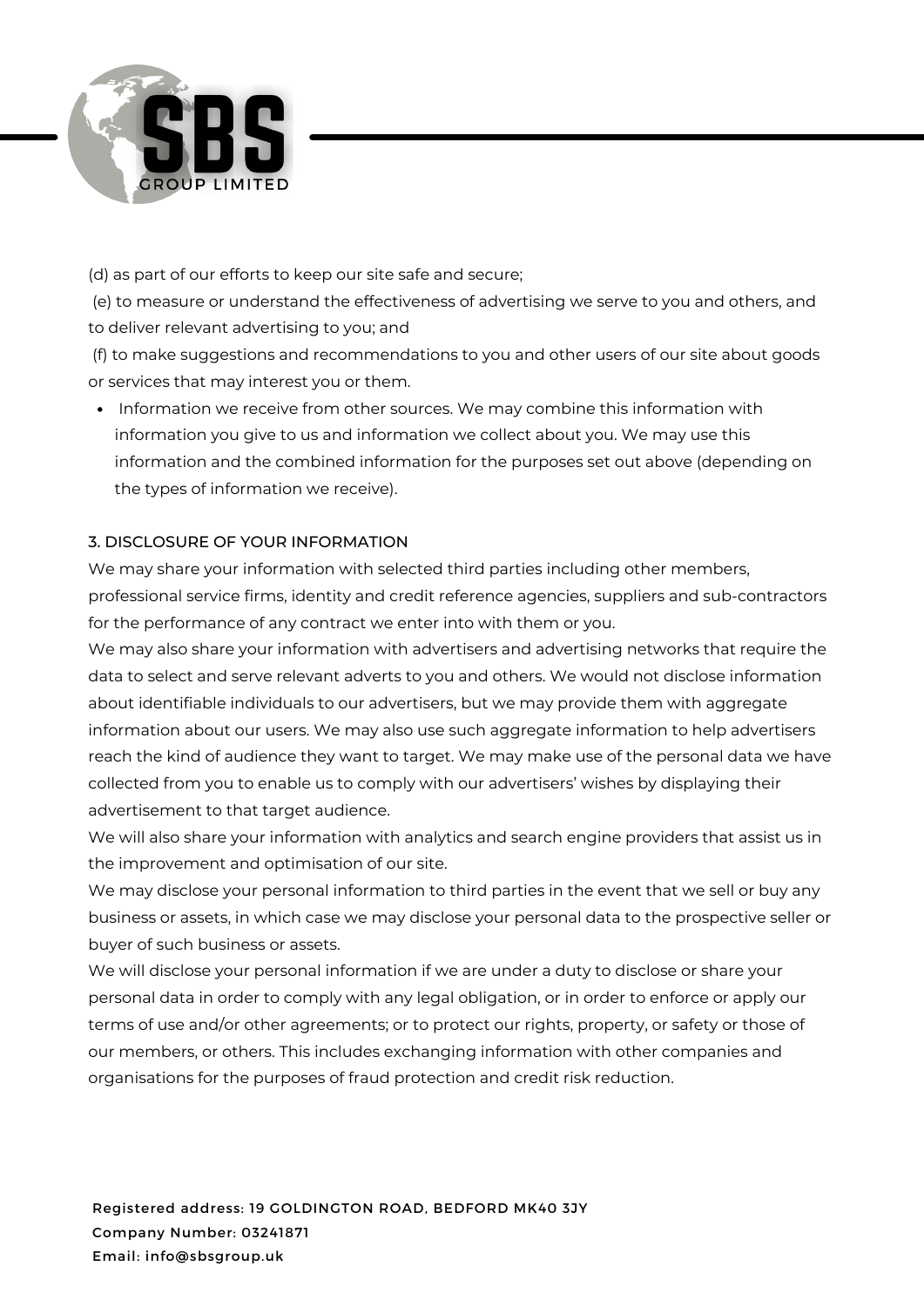

#### 4. WHERE WE STORE YOUR PERSONAL DATA

The data that we collect from you may be transferred to, and stored at, a destination outside the European Economic Area ("EEA"). It may also be processed by staff operating outside the EEA who work for us or for one of our suppliers. Such staff maybe engaged in, among other things, the processing of your payment details and the provision of support services. By submitting your personal data, you agree to this transfer, storing or processing. We will take all steps reasonably necessary to ensure that your data is treated securely and in accordance with this privacy policy.

Where we have given you (or where you have chosen) a password which enables you to access certain parts of our site, you are responsible for keeping this password confidential. We ask you not to share a password with anyone.

Unfortunately, the transmission of information via the internet is not completely secure. Although we will do our best to protect your personal data, we cannot guarantee the security of your data transmitted to our site; any transmission is at your own risk. Once we have received your information, we will use strict procedures and security features to try to prevent unauthorised access.

#### 5. YOUR RIGHTS

You have the right to ask us not to process your personal data for marketing purposes. We will usually inform you (before collecting your data) if we intend to use your data for such purposes or if we intend to disclose your information to any third party for such purposes. You can exercise your right to prevent such processing by checking certain boxes on the forms we use to collect your data. You can also exercise the right at any time by contacting us. Our site may, from time to time, contain links to and from the websites of our partner networks, advertisers and affiliates. If you follow a link to any of these websites, please note that these websites have their own privacy policies and that we do not accept any responsibility or liability for these policies. Please check these policies before you submit any personal data to these

Registered address: 19 GOLDINGTON ROAD, BEDFORD MK40 3JY Company Number: 03241871 Email: info@sbsgroup.uk